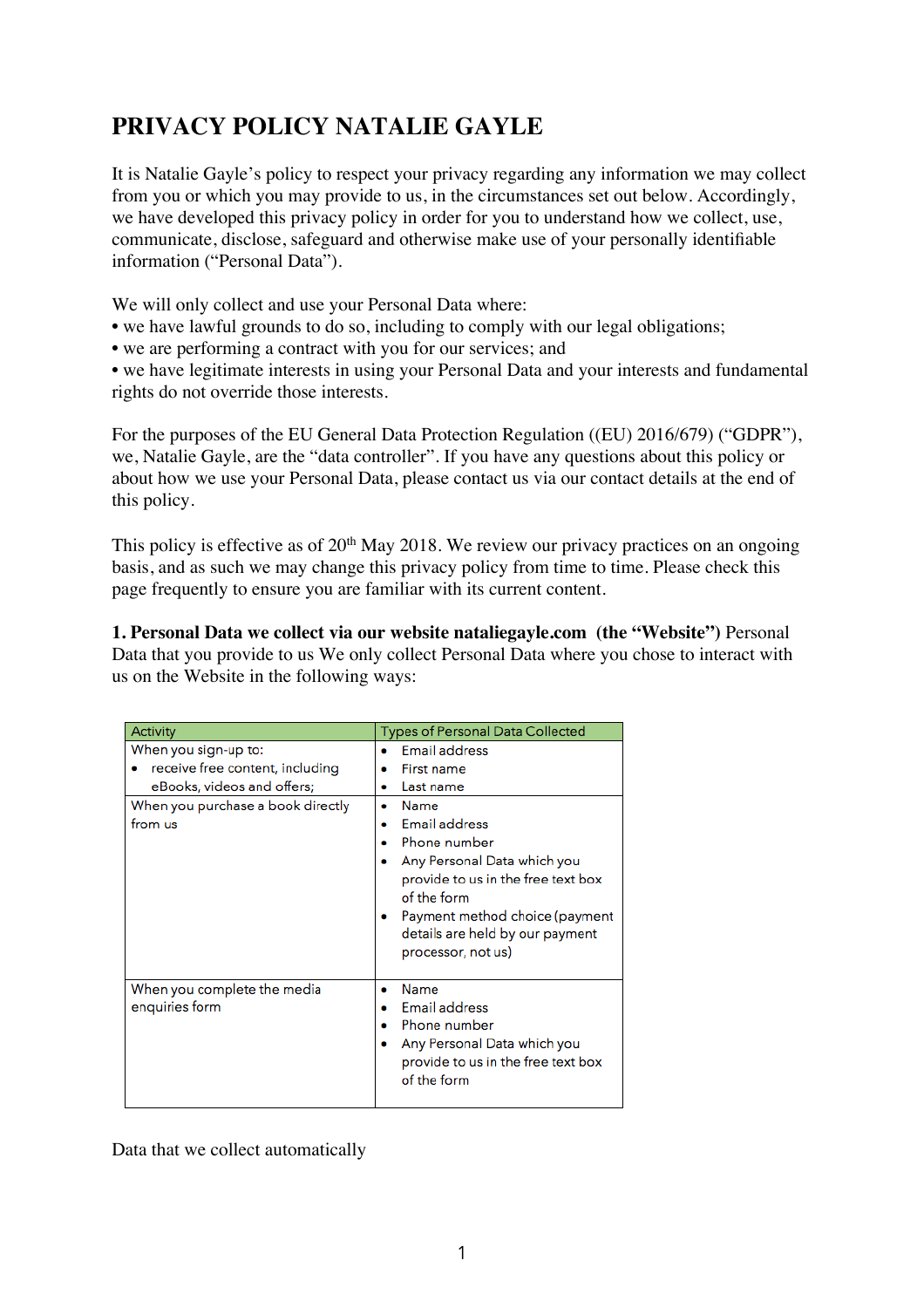We automatically collect certain information when you visit our Website – such as the type of browser and operating system you are using, and the domain name of your Internet service provider. We do not link this information with any Personal Data. We may also collect data automatically through our use of cookies on the Website. Please see our cookie policy to find out about the types of cookies we set and why, and how you can adjust your settings to disable cookies.

# **2. Use of your Personal Data**

We will only use your Personal Data when the law allows us to. Most commonly, we use your Personal Data to:

- process and manage your use of our website;
- respond to your questions, comments and requests;
- where you have opted-in to receive marketing from us, deliver communications that are relevant to your preferences / may be of interest to you;
- improve our services and Website through analysis of information.

## **3. Sharing of your Personal Data**

We take your privacy seriously and will not share your Personal Data with others, except as permitted by applicable law or as set out below:

We share Personal Data as necessary with third parties who provide services or functions on our behalf and who require the information to provide those specific services to us. These third parties may include social media advertising platforms such as Facebook and Google Adwords for the purpose of custom audience generation and the development of targeting criteria for other audiences. Please note that we have appropriate data privacy safeguards in place with third parties with whom we share Personal Data as described above and who are providing services or functions on our behalf.

## **4. Keeping your Personal Data secure**

We have implemented security policies and technical measures to safeguard the Personal Data we collect. We maintain physical, electronic and procedural safeguards that comply with applicable law, including the GDPR, to safeguard Personal Data from accidental loss, destruction or damage and unauthorised access, use and disclosure.

## **5. Retention periods for use of your Personal Data**

We will use and store your Personal Data only for as long as necessary, bearing in mind the uses of your Personal Data as described in this privacy policy and otherwise as communicated to you. We review the Personal Data we hold at regular intervals and delete permanently or anonymise any Personal Data which is no longer necessary.

## **6. Children**

This Website and our services are aimed at adults, and we do not knowingly collect any Personal Data relating to children aged under 15 years old. If you are under the age of 15,